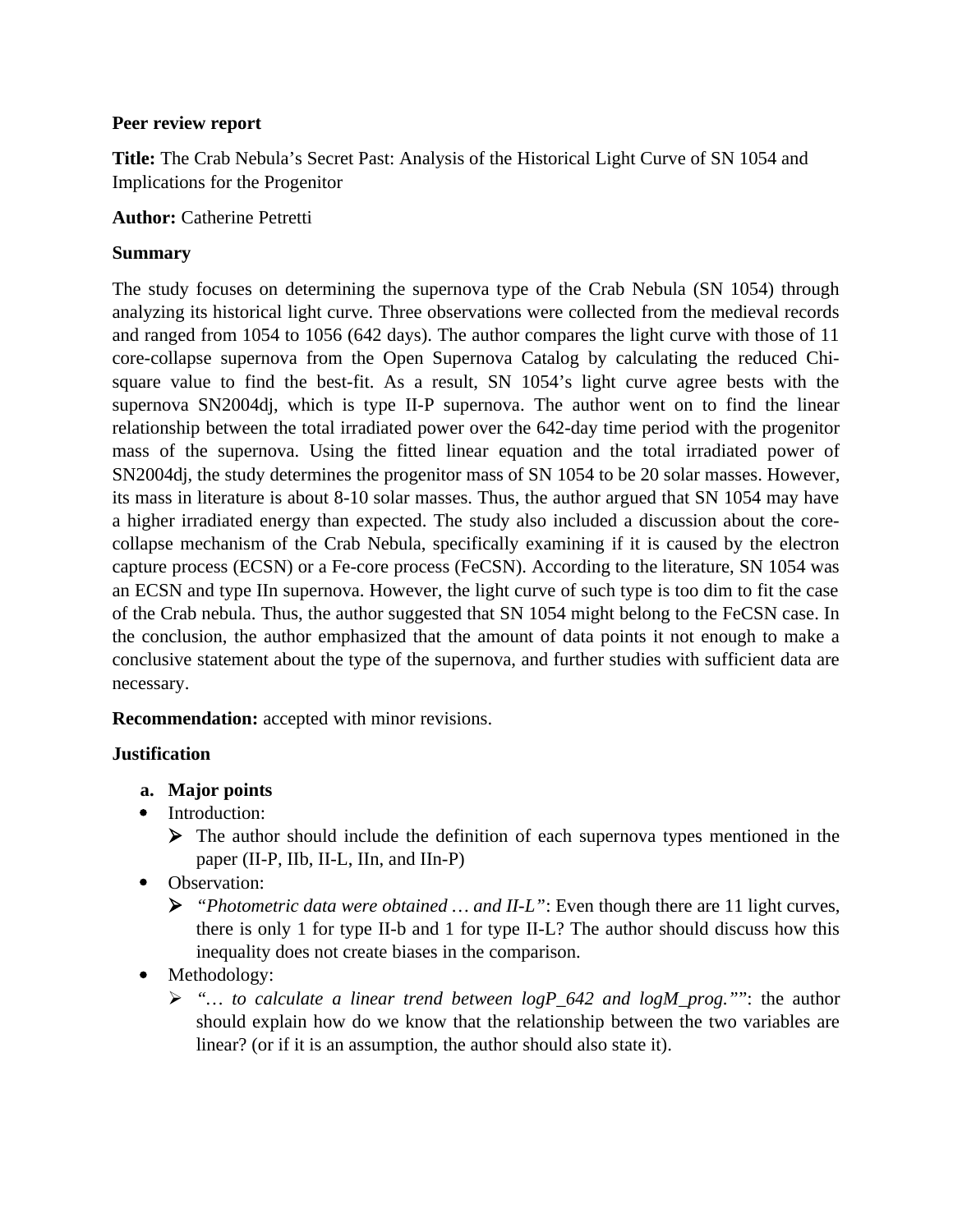- *"Using P\_642 of SN 2004dj … an approximate progenitor mass for SN 1054."*: the author should explain why we don't use the known mass of SN 2004 but have to the linear trend?
- Discussion
	- *"Since the progenitor mass reported in this paper, 20 solar mass, … SN 1054 most likely has a higher irradiated energy than expected…"*: is the value of 20 solar mass a conclusion for the progenitor mass, or it just suggests a higher irradiated energy? The author should make it clearer.

# **b. Minor points**

- Observation:
	- *"… to be 2 mag and 20 days …"*: justifications for choosing this error range.
	- *"Correcting for a distance of 2 kpc and visual extinction of Av = 1.6 mag …"*: needs citation or justifications.
	- *"These SN light curves as well as the SN 1054 historical light curve are displayed in Figure 1"*: it might be better if the author includes the magnitude of these historical data points in a table. This makes it easier for further studies to collect the data.
- Methodology
	- *"To determine which light curve best fit the SN 1054 historical light curve …."*: the author should state that the reduced Chi-square is used for comparison (instead of just using the notation of Chi-square), and that the best match will have the reduced Chisquare approximately to 1.
	- *"The resulting linear trend is … is shown in Figure 3."*: are there any other linear fits of the same relationship in the literature? If yes, the author should mention and compare them here.
	- *"... which is comparable to the known progenitor mass of SN 2007dj …"*: I think the author miswrote it from SN 2004dj to SN 2007dj.
	- $\triangleright$  Error bars for Figure 3 should be included, at least for the mass (x axis).
- Discussion
	- *"The SN 1054 progenitor mass is established from the literature to be 8-10 solar masses"*: the author should explain how this number was determined in literature? Also, are there any points that can help explain the difference between this value with the reported value of 20 solar mass?
	- *"The low kinetic energy of the Crab ejecta (~ 7e42 J)..."*: needs citation for this value.
	- *"... it is worth noting that all of the type IIn light curves … (excluding SN 1988Z)"*: according to Table 1, SN 1988Z is a type II-P supernova, why does it appear in the argument about type IIn light curves?
	- *"The main complication with adopting an FeCSN model, however, is the low Ni56 abundance in the Crab, which is typical for ESCNe*.": need citation.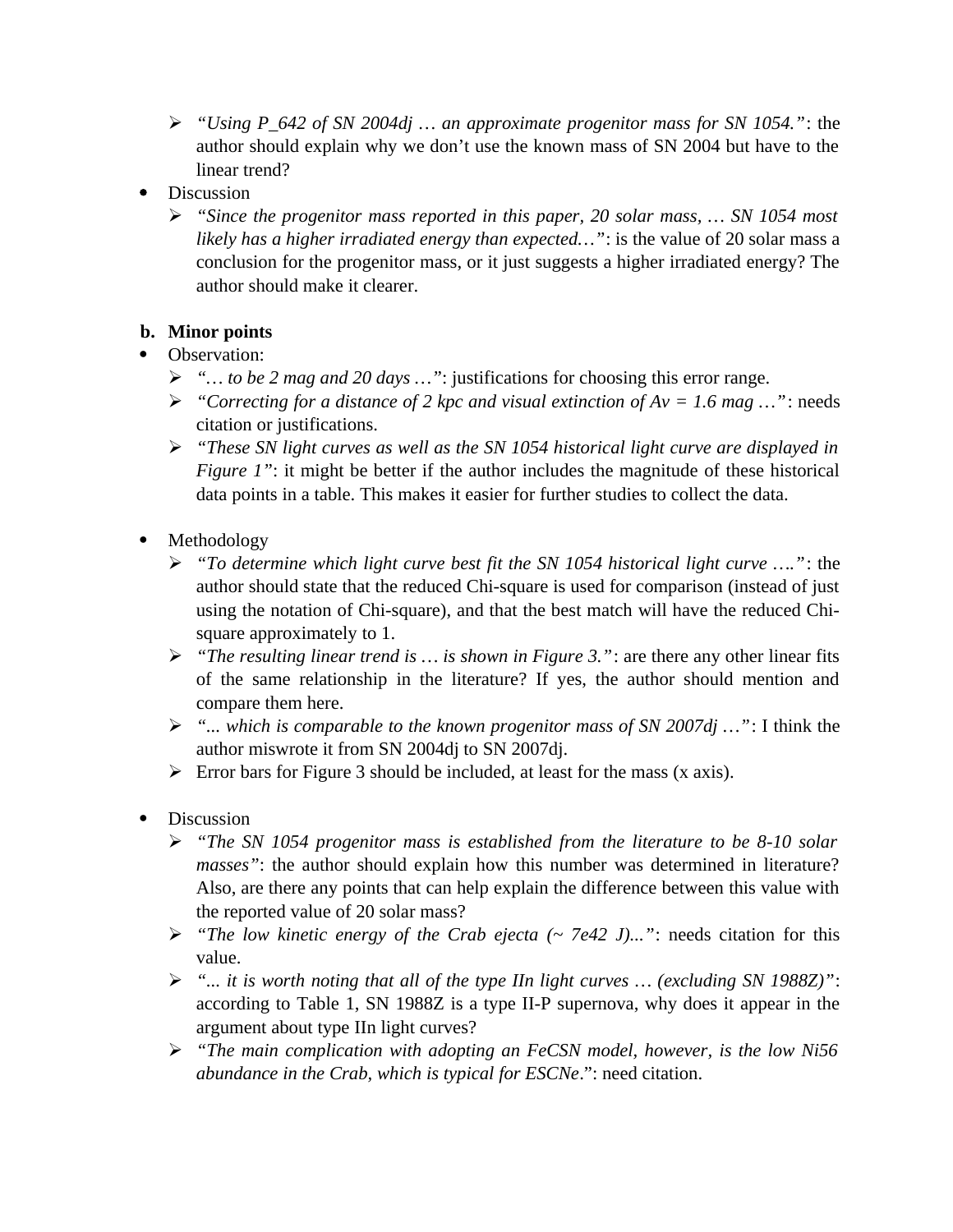- *"Smith (2013) suggested that SN 1054 is a type IIn-P…"*: the author introduces a new type here (in addition to the 4 types that are already discussed) but does not explain clearly what it is.
- *"such as the high neutron star kick of ~160 km/s."*: needs citation.
- Conclusions and future work
	- *"… than expected for the known progenitor mass of ~ 8 to 10 solar masses. In comparison with the light curve of SN 2008S, a type…"*: the author should have a transition between the two sentences and rephrase the second setence. The readers may not understand why the author wants to compare the light curve of SN 2008S while reading. For example, the transition can begin with the fact that SN 1054 was classified as type IIn ECSN in literature, and then states that it does not match the light curve of SN 2008, an example of such type.
	- *"However, by acquiring sufficient data…"*: if the author means the data for SN 1994W, SN 2009kn, and SN 2011ht, how can we have more data if those events already happened? If that is not what the author mean, the author should rephrase the sentences to make it clearer what data is mentioned.

# **Evaluation**

The length of the paper is appropriate and the topic is appropriate for the journal. The abstract and the title convey the content of the study. The contribution to science is significant, but it only gives suggestion rather than a firm answer to the type of SN 1054 .The English in the paper is easy to follow, however, some citations are missing in the paper. The discussion section is a bit hard to follow because the study involves a lot of speculations, but overall it is well stated. Regarding the data management plan, the author should include the table showing the magnitude of SN 1054 that she collected (as mentioned in the justification section above).

All my comments are constructive reviews and sometimes they can come from personal preference or personal experience. Please understand if I misunderstand the author in some points. Also, please send my congratulation on the author's work and I enjoy reading the paper.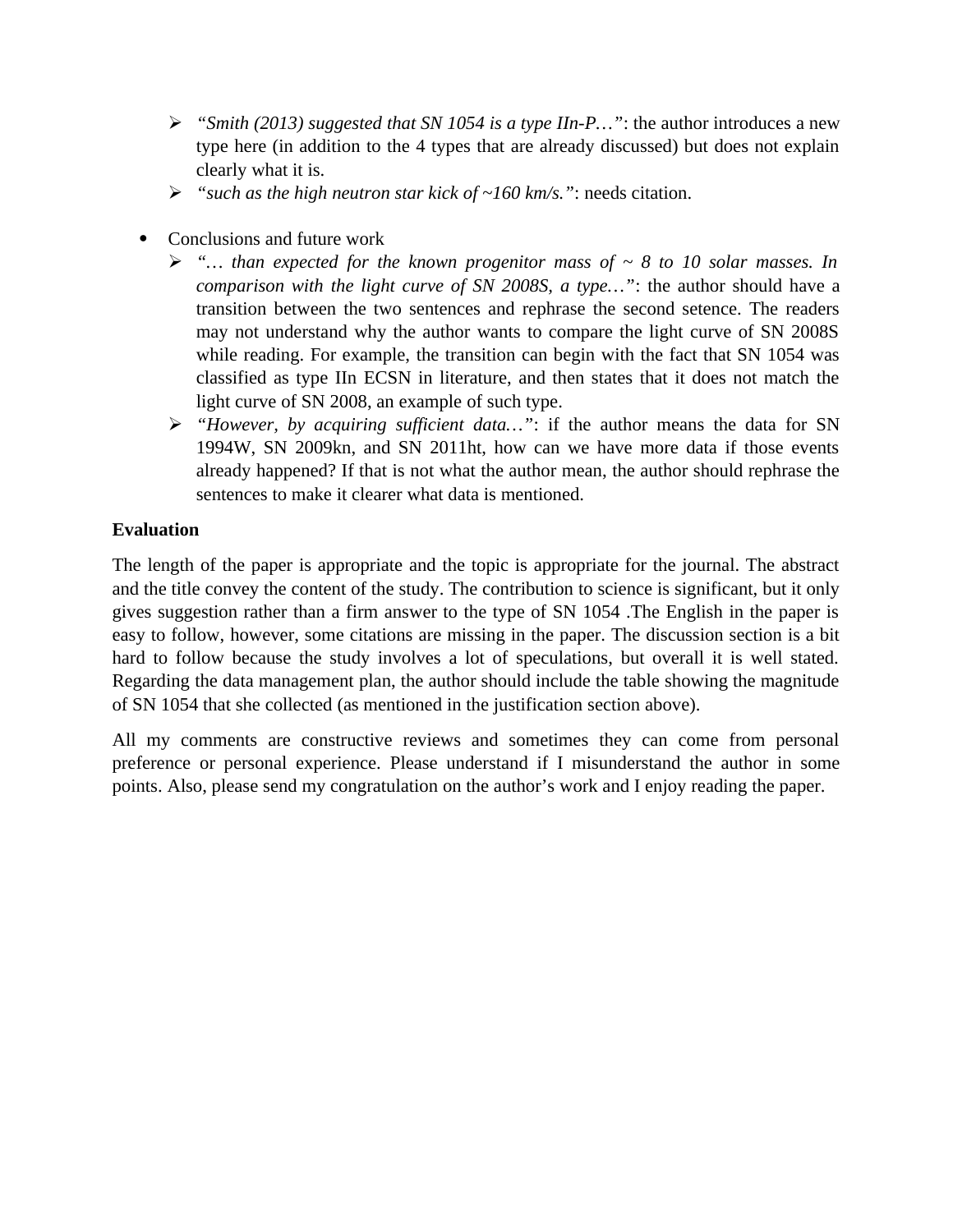#### Author: Catherine Petretti

Title: The Crab Nebula's Secret Past: Analysis of the Historical Light Curve of SN 1054 and Implications for the Progenitor

#### **Summary:**

The goal of this paper is to determine the best fitting light curve type and progenitor mass for SN 1054. Historical data was used to recreate a light curve for the supernova consisting of three data points over 642 days. Next, photometry of 11 supernovae were obtained from the Open Supernova Catalog. The supernovae must have at least 642 days of photometry and reliable progenitor masses. The photometry was converted to absolute magnitudes and plotted along with the historical light curve. Chi^2 analysis was used to determine the best fit light curve. SN 2004dj has a  $Chi\textsuperscript{2}$  of 1 and was selected as the best fit. Next, the irradiated power for each supernova in the 642-day time period  $(P_{642})$  was calculated and plotted versus the progenitor mass. The log  $P_{642}$  vs progenitor mass displayed a linear relation. Using the linear trend and the irradiated power of SN 2004dj, the progenitor mass of SN 1054 is determined to be 20 solar mass. From this study, it is determined that SN 1054 is most likely a type II-P supernova and the result of Fe-core collapse.

#### **Rating: Accept with Minor Revision**

**Minor Revisions:**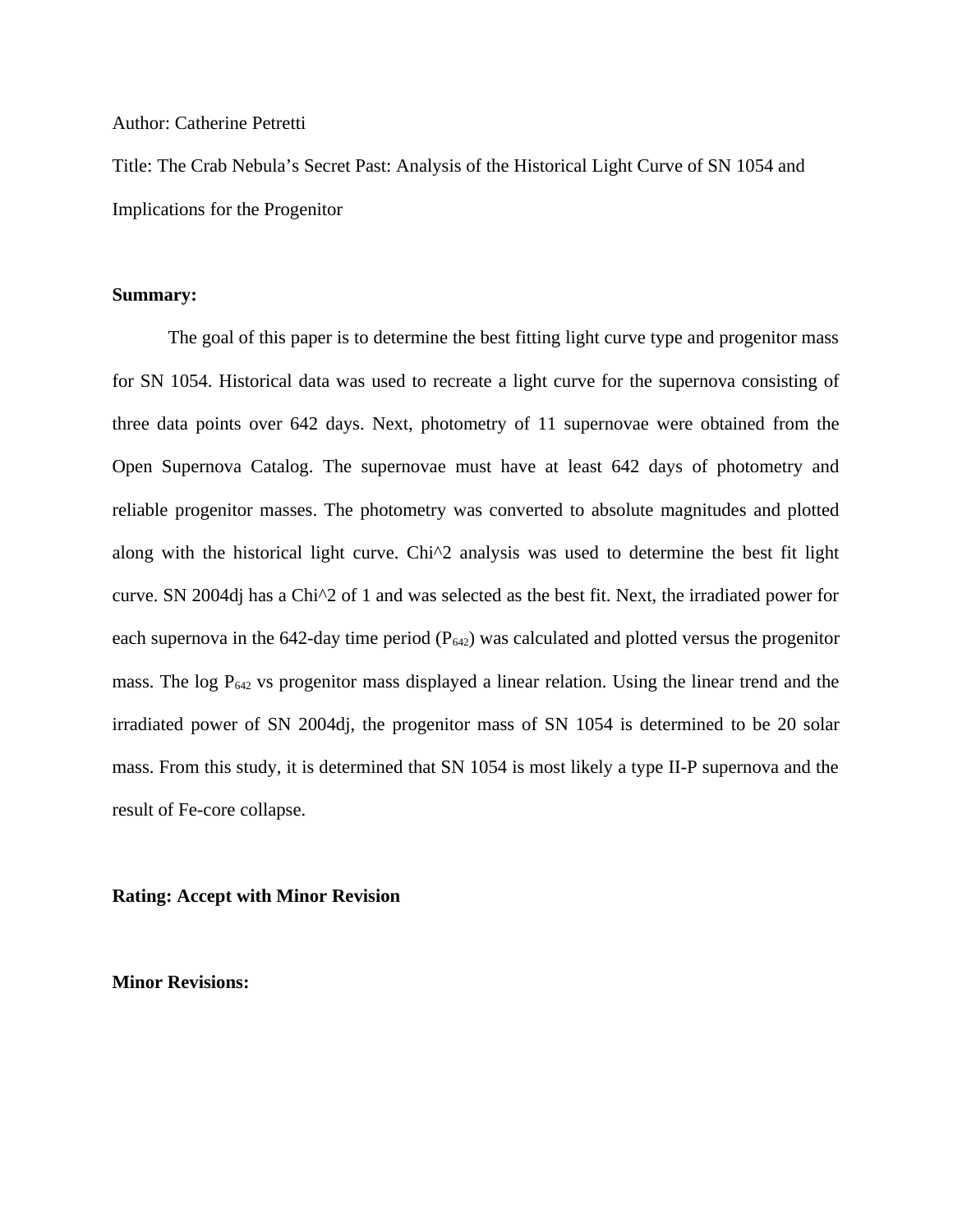- **-** Introduction, second paragraph: The sentence staring with "Despite ongoing observations and investigations …" is hard to parse and should be re-written or broken into two sentences.
- **-** In the introduction, page 2, is ECSNe and FeCSNe different types of supernovae or is the added 'e' at the end a mistake? This appears multiple times throughout the paper.
- **-** In equation 1, in the formula for the K-correction, is the *z* term redshift?
- **-** In section 3, where does the value for *L<sup>0</sup>* come from? Is this a universal constant or specific to the supernova?
- The analysis demonstrates a linear relationship between  $log P_{642}$  and  $log M_{prog}$ . Is there a known relationship between irradiated power and progenitor mass? Was this expected through relationships established in the literature or was it discovered in this study?

#### **Major Revisions:**

The selected supernova, SN 2004dj does not have the lowest chi<sup> $\Delta$ </sup> value. Why was this supernova chosen over SN 1993J and SN 2004et which have the lowest chi^2 values? Through inspection of Figure 1, SN 1993J and SN 2004et meet all three error ranges while SN 2004dj does not meet the final error range. It is unclear why SN 2004dj was selected when two other supernovae seem like better selections.

## **Evaluation of Criteria:**

## **Is the length appropriate?**

**-** Yes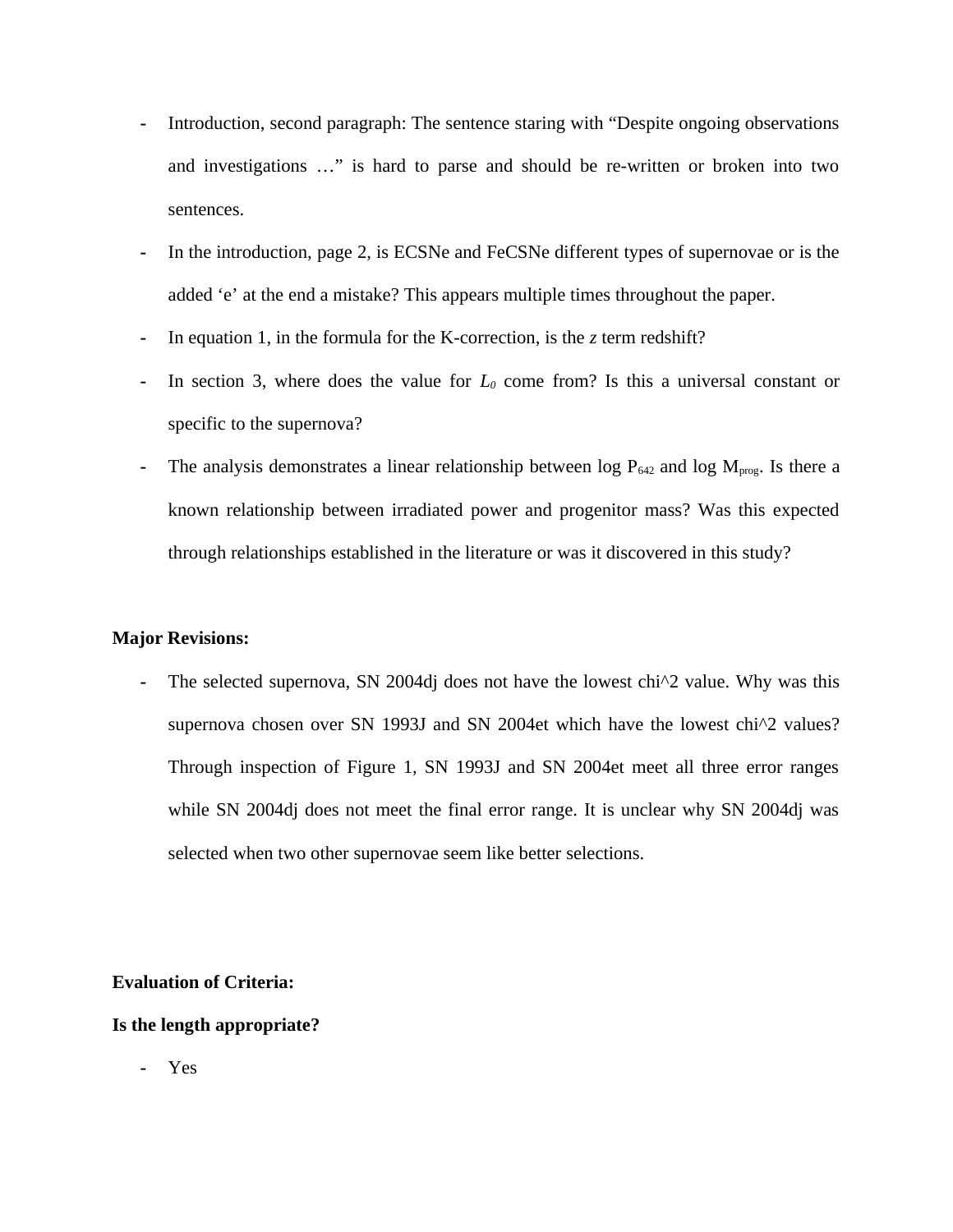## **Are the title and abstract sufficiently informative?**

**-** Yes, the title is catchy and informs the reader of the topic. The goals of the paper and results are displayed in the abstract

## **Is the contribution to science significant?**

**-** Yes, however, the drawback is that the results are inconclusive due to the lack of data points in the historical light curve. The results that are obtained which help unveil the true nature of SN 1054 and the creative use of historical data give scientific merit to this paper.

## **Is the level of English adequate?**

**-** Yes

## **Is the literature properly cited?**

**-** Yes, the background presented is rooted in literature. All values obtained from previous studies are properly cited

## **Are the results clearly and accurately presented?**

- Yes, the historical light curve is presented in a figure and the numerical results are displayed in a table.

## **Is the topic appropriate for this journal?**

- Yes

## **Data Management Plan**

**-** All results are clearly presented in figures or tables. The qualitative results pertaining to the supernova type and progenitor type are discussed in section 4.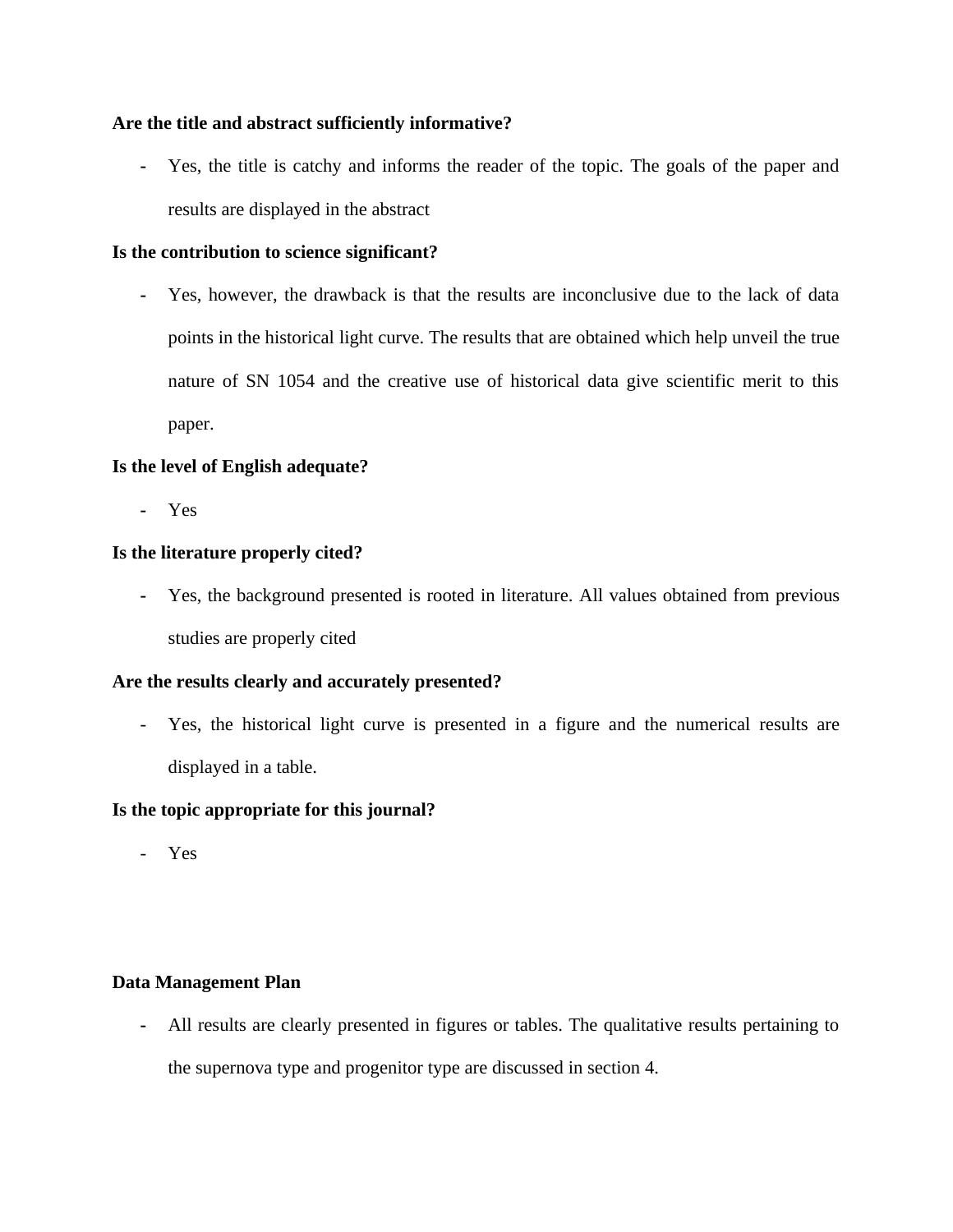# **Additional Comments:**

**-** I found this paper extremely interesting and enjoyable to read. I would like to thank the author for all their hard work in producing this study. I love the creative use of historical data to produce a light curve of SN 1054. I think this paper represents an important historical standpoint to the dispute on the progenitor mass and supernova type of SN 1054.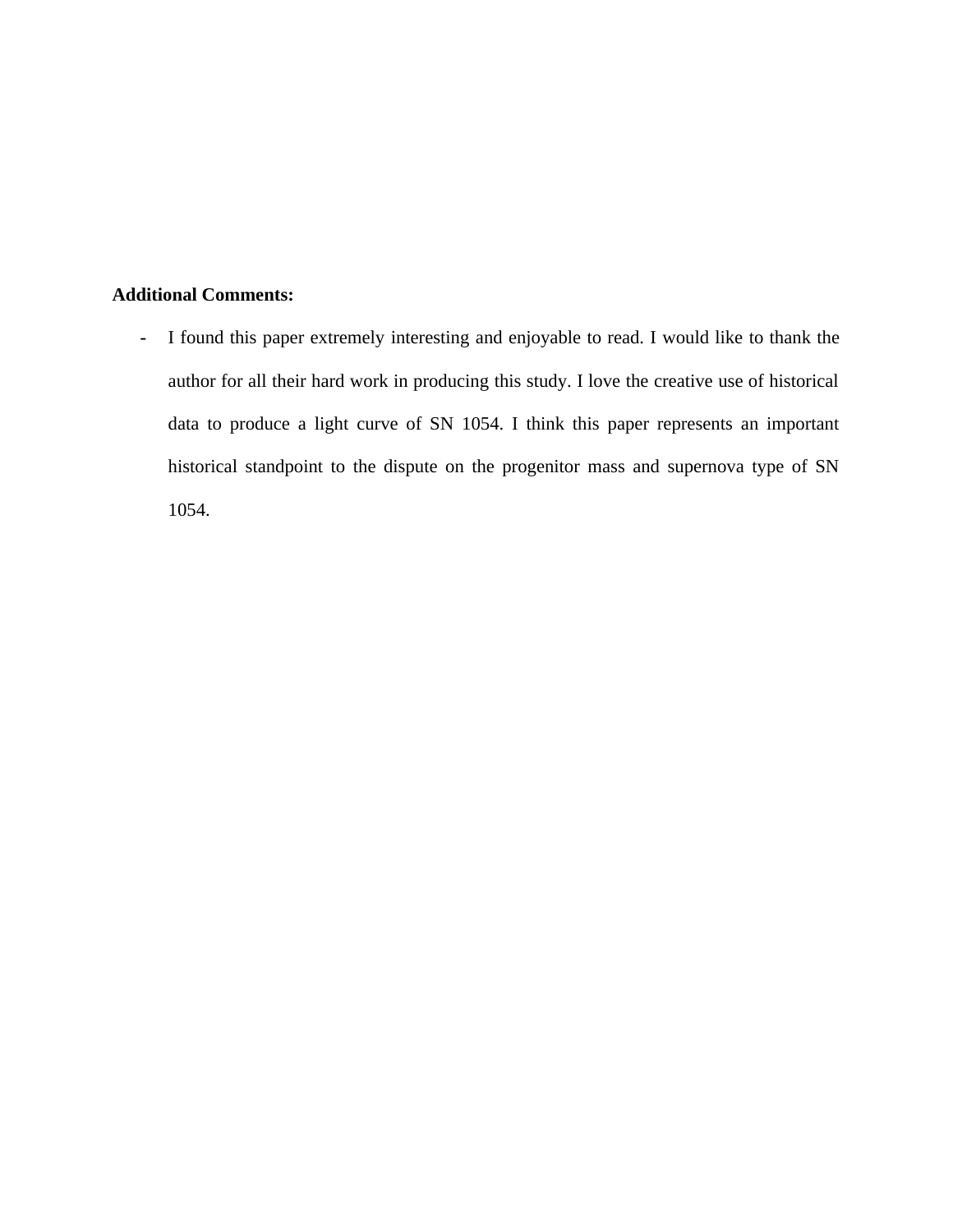#### **Note to the Editor – Catherine**

#### To the Editor-

I stand by my review of this paper. You are free to disclose my identity to the author, should they request it. Other than my worry that the introduction section does not adequately explain the topic of research, I have not found major fault with anything else. In light of the drastically different calculated progenitor mass for SN 1054 than is currently accepted, I would recommend the publication of this paper in order to widen the perspective on the nature of SN 1054.

Best regards,

Danielle Mortensen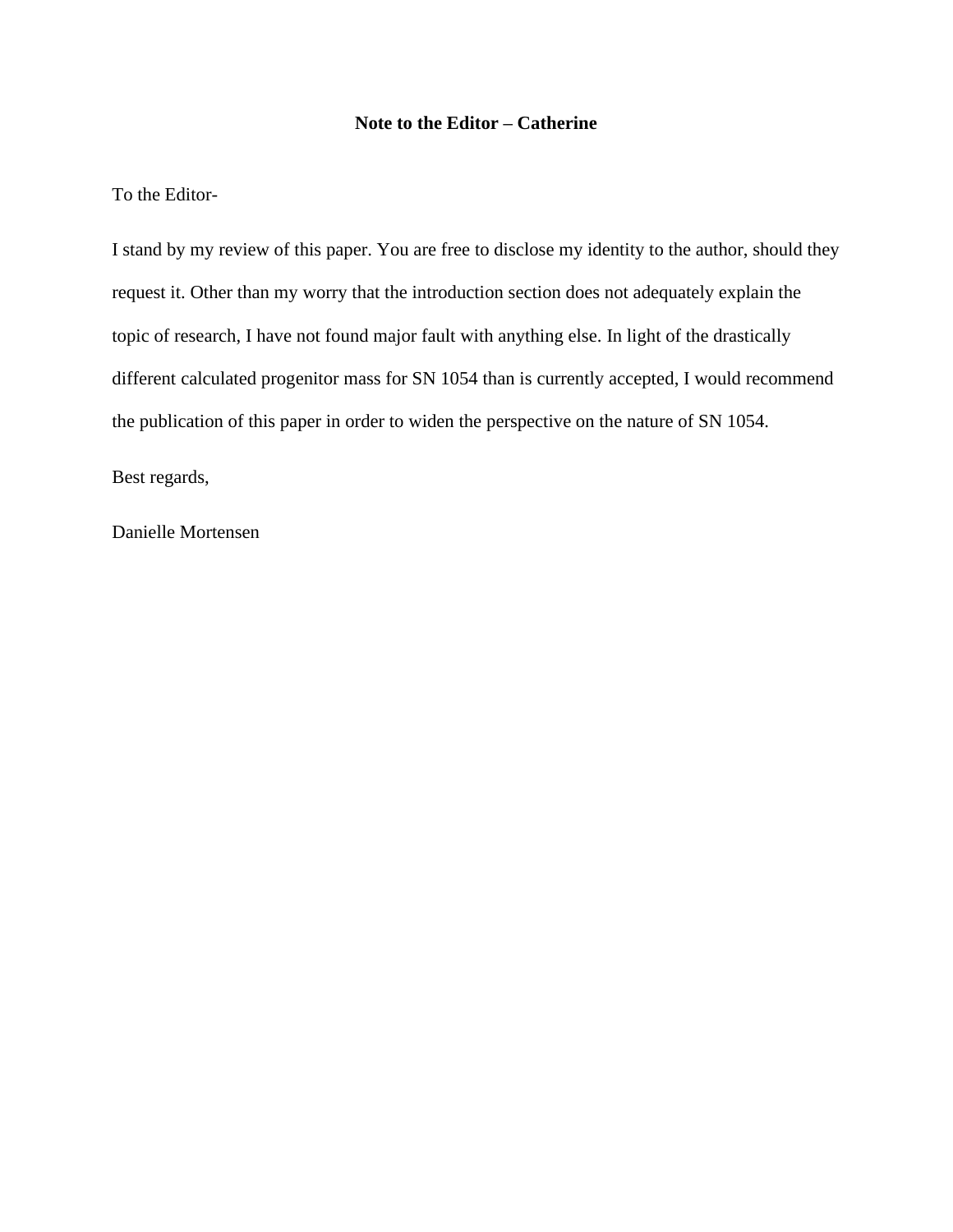# **Catherine Review**

## *Summary:*

The author conducts a study of SN 1054, now seen to be the Crab Nebula. They use three historical data points of the supernova brightness to create a lightcurve and then compare it to more recent supernovae. Using several other supernova lightcurves, they were able to find a numerical relationship between the irradiated power and the progenitor mass. By fitting the best comparable supernova lightcurve (SN 2004dj) to SN 1054, they were able to determine, with the power-mass relationship, the approximate mass of SN 1054's progenitor. This mass was determined to be 20 solar masses. This is different from the accepted value of  $\sim 8-10$  solar masses, and the author considers this and concludes that SN 1054 was likely a type II-P (iron-core collapse) supernova from a low-mass red supergiant. The author also discusses the possibility that SN 1054 was an electron-capture supernova.

## *Recommendation:*

I would recommend that this paper be **accepted with minor modifications**.

# *Justification:*

- *Major Points:*
	- *1.* Author does not explain different supernova types in introduction.
		- Unclear what the different supernova types (core collapse and electron capture) are and what their differences are
		- Unclear if the labels (II-P, IIn-P) are related to core collapse and electron capture SNe
		- An explanation of these may give the reader more resources to come to their own conclusions about the SN type from the data presented
- *Minor Points:*
	- *1.* Section 2: "…had an apparent brightness comparable to Venus in the night sky…"
		- Perhaps worth addressing whether or not things like light pollution and other important factors which would have changed perception of brightness 1000 years ago were taken into account with these data points
		- "…suggesting an apparent magnitude of mv  $\sim$  6 mag."  $\rightarrow$  would this standard have been true that long ago?
	- *2.* Section 2: "…error bars were assumed to be 2 mag and 20 days."
		- Why did we assume these?
		- Are they arbitrary or was there a process to choosing these numbers?
		- Also may be good to specify that these are the errors in each direction and not the total range of error
	- *3.* Section 2: "(2) a well-established progenitor mass…"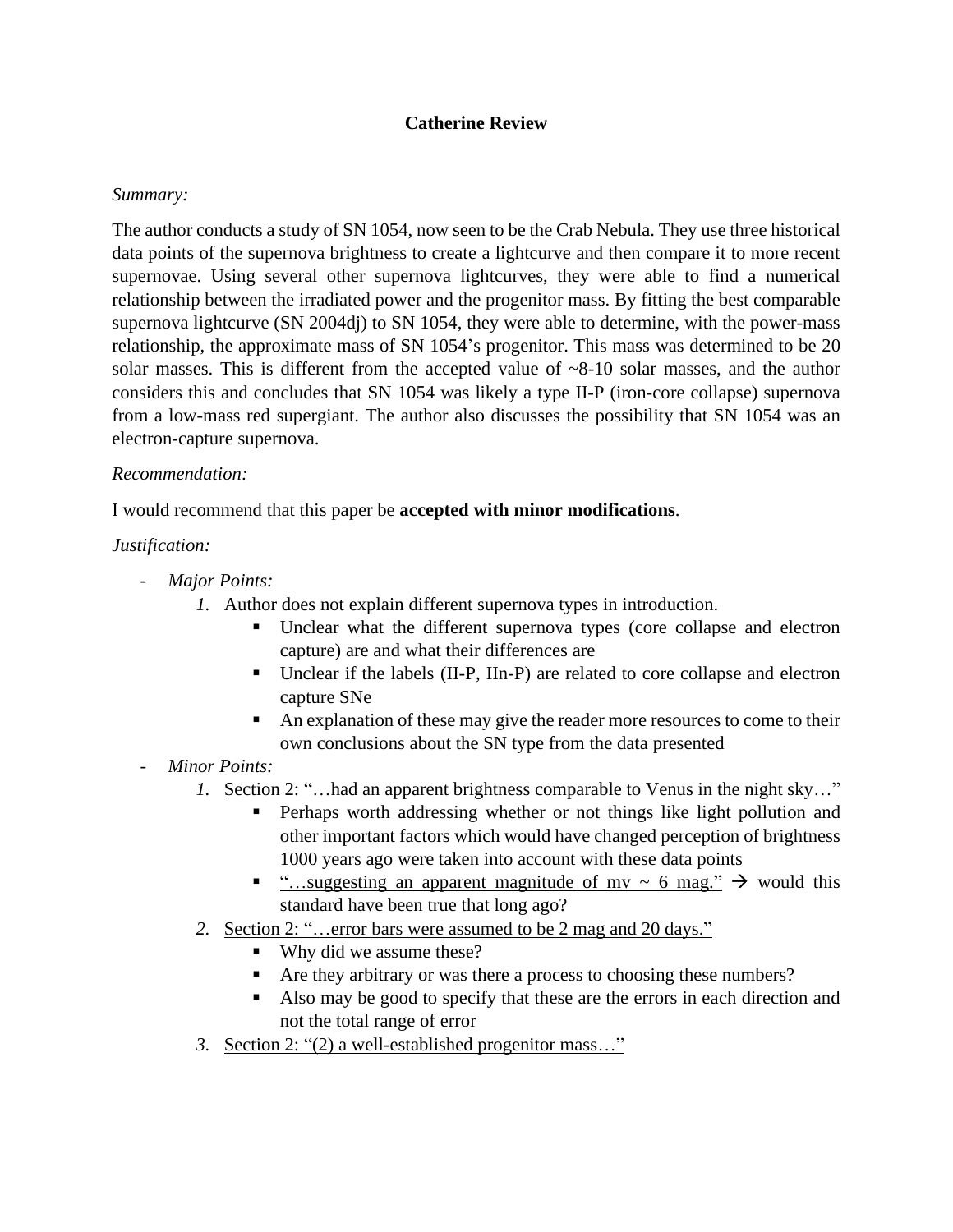- What constitutes "well-established"? Especially if you are proposing challenging this progenitor mass to be 20 solar masses instead of 8-10 solar masses
- *4.* Section 4: "The SN 1054 progenitor mass is established from literature to be ~8- 10…"
	- **•** Perhaps worth explaining why this is the accepted mass and why everyone has come to these conclusions if you have concluded differently
- *5.* Section 4: "…Table 1 yield the most deviant chi squared values (excluding SN 1988Z)…"
	- Why are we excluding this? Is it important/have significance?

# *Evaluation:*

- *Is the paper length appropriate?*
	- o Perhaps more explanation of supernova types should be included which would make the current paper version a little shorter than need be to properly introduce the audience to the topic.
- *Are the title and abstract sufficiently informative?*
	- $\circ$  Yes! Wonderfully put title and abstract. They both present the results gained by this analysis but also keep the door open for further interpretation and evaluation of the true nature of SN 1054.
- *Is the contribution to science significant?*
	- $\circ$  Yes. Quite significant if this is a truly notable challenge to SN 1054's widely accepted progenitor mass.
- *Is the level of English adequate?*
	- o Yes. Easy to read and understand.
- *Is the work properly grounded in literature?*
	- o Yes. Good notable mention of other works which have suggested opposing views to the conclusions of this research, but author still adequately defended their conclusion.
- *Are the results clearly and accurately presented?*
	- o Yes. The resulting conclusion of SN 1054 likely being a type II-P is made quite clear while not ignoring the thought that these results are subject to change.
- *Is the topic appropriate for the Journal?*
	- o Yes. The author's research is a clear fit for this Journal on the topic of supernova analysis.
- *Is the data management plan good?*
	- o Yes. The author clearly states their data points, errors, and methodology making this research fully repeatable and accessible to the public.

# *Final Comments:*

This is a wonderful paper with the potential for great implications and importance in the field of supernova analysis and uncovering the past of the Crab Nebula. I hope these comments are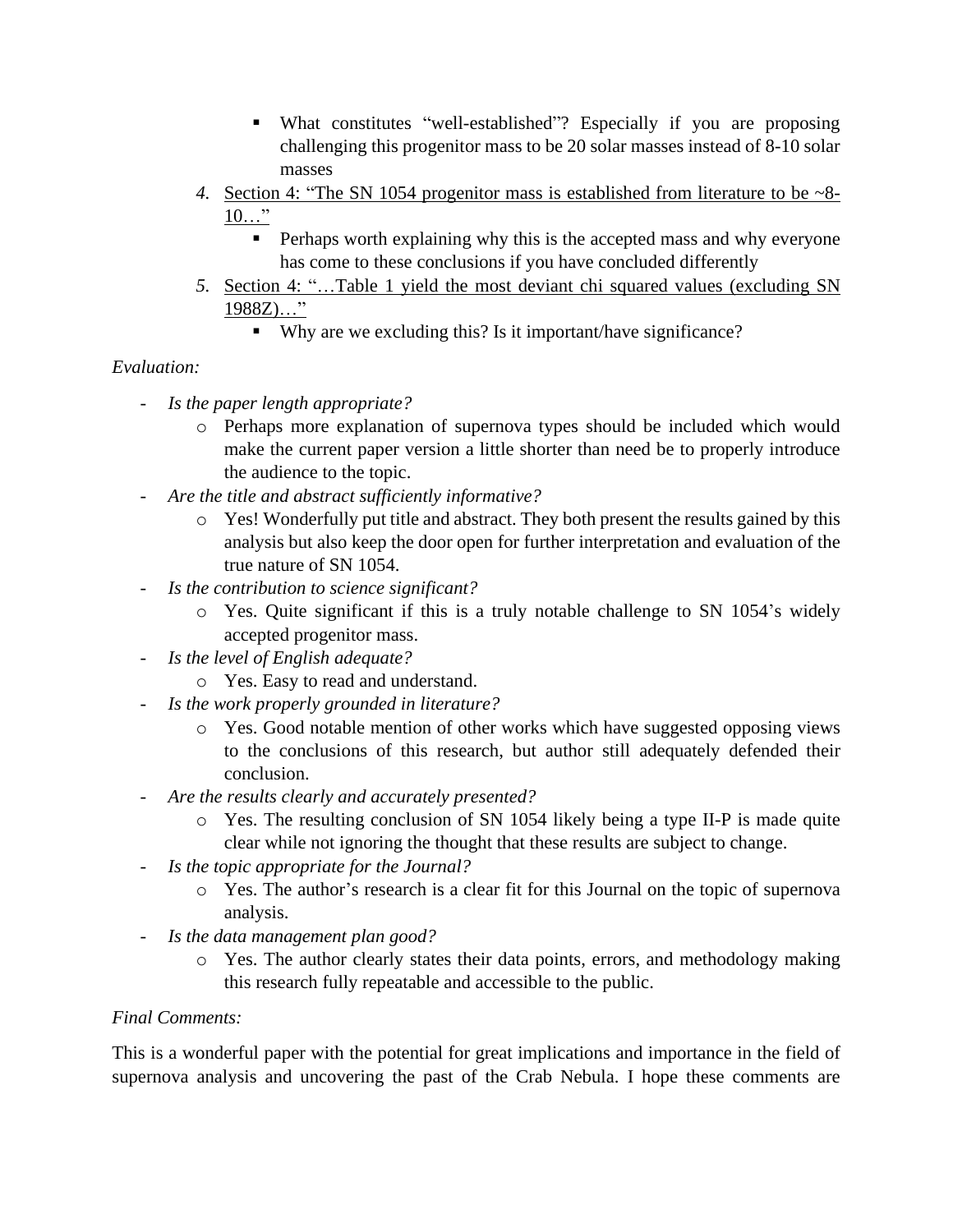accepted as constructive criticisms and the author finds them helpful. My best wishes in their success!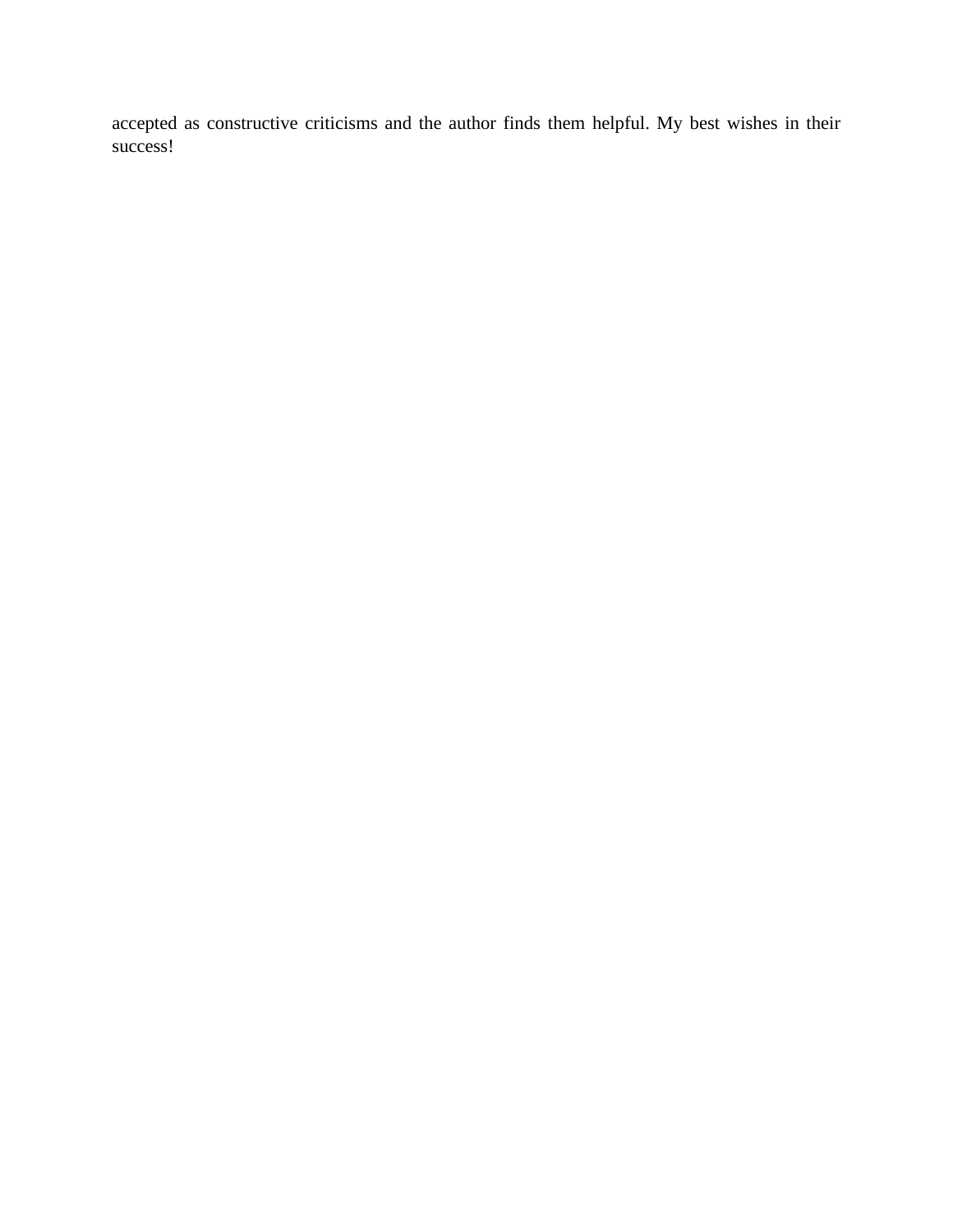#### Summary:

This paper describes an analysis of the supernova remnant SN 1054, the Crab Nebula. Using observations from historical data, a light curve was generated in the V-band absolute magnitude. Photometric data from the Open Supernova Catalog was corrected to the same scale and overplotted on the Crab light curve.  $\chi^2$  was calculated for each with regard to their fit of the Crab data. The curve with the best fit (SN 2004dj) was chosen to represent the Crab data. This curve was converted to luminosity and then integrated to obtain the total irradiated power. Using this, the progenitor mass was inferred to be 20 solar masses. The paper then goes on to compare the results to those of previous literature and makes the suggestion that the Crab is a type II-P from the Fe-core collapse of a low-mass red supergiant.

#### Recommendation:

Accept with minor revision

Points of Consideration:

Major:

Mass value does not have error bars or an appropriate mass range

#### Minor:

For the  $3<sup>rd</sup>$  inference in §2, an explanation of why magnitude 6 is considered invisible would be beneficial

Figure 1: the black data points get lost in the other light curves

Author could why are the chosen error bar assumptions made in §2 valid (20 days and 2 mag)

§3 ¶2 could have the linear trend separated into its own equation for clarity

Method of how  $\chi^{2}$  was calculated is not described

Evaluation:

Length:

Length is appropriate

Title and Abstract Sufficiency:

Both title and abstract sufficiently describe the research conducted

Contribution to Science:

Paper provides an additional analysis on the Crab Nebula and a conclusive new view on how to determine its properties and origin

Level of English:

Paper is easy to read, and language used is understandable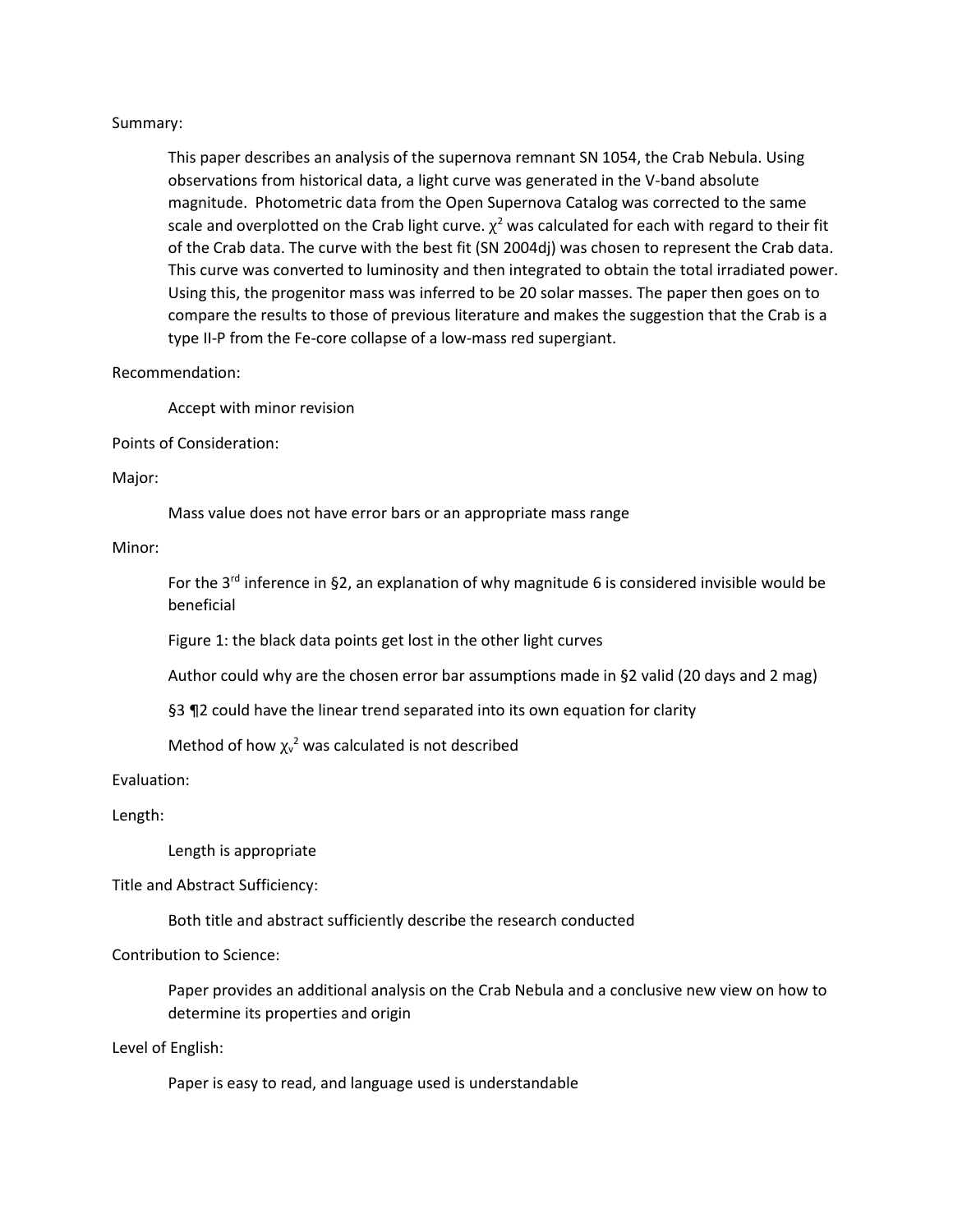Literary Citations:

All credit is given where due. Introduction and values used are all properly cited

Clarity and Accuracy of Presentation:

Results and process are clearly worked out step by step with all determined properties clearly listed and labeled

Topic Appropriate for Journal:

The topic of this paper is appropriate for this Journal

Data Management Plan:

All data is publicly accessible as well as software used. Process is repeatable

Additional Comments:

This paper is very well constructed. The presentation of necessary background information as well as the process by which the analysis was carried out is clearly described. In the hope that the author accepts these comments, I accept the author's work and compliment them on their hard work and results.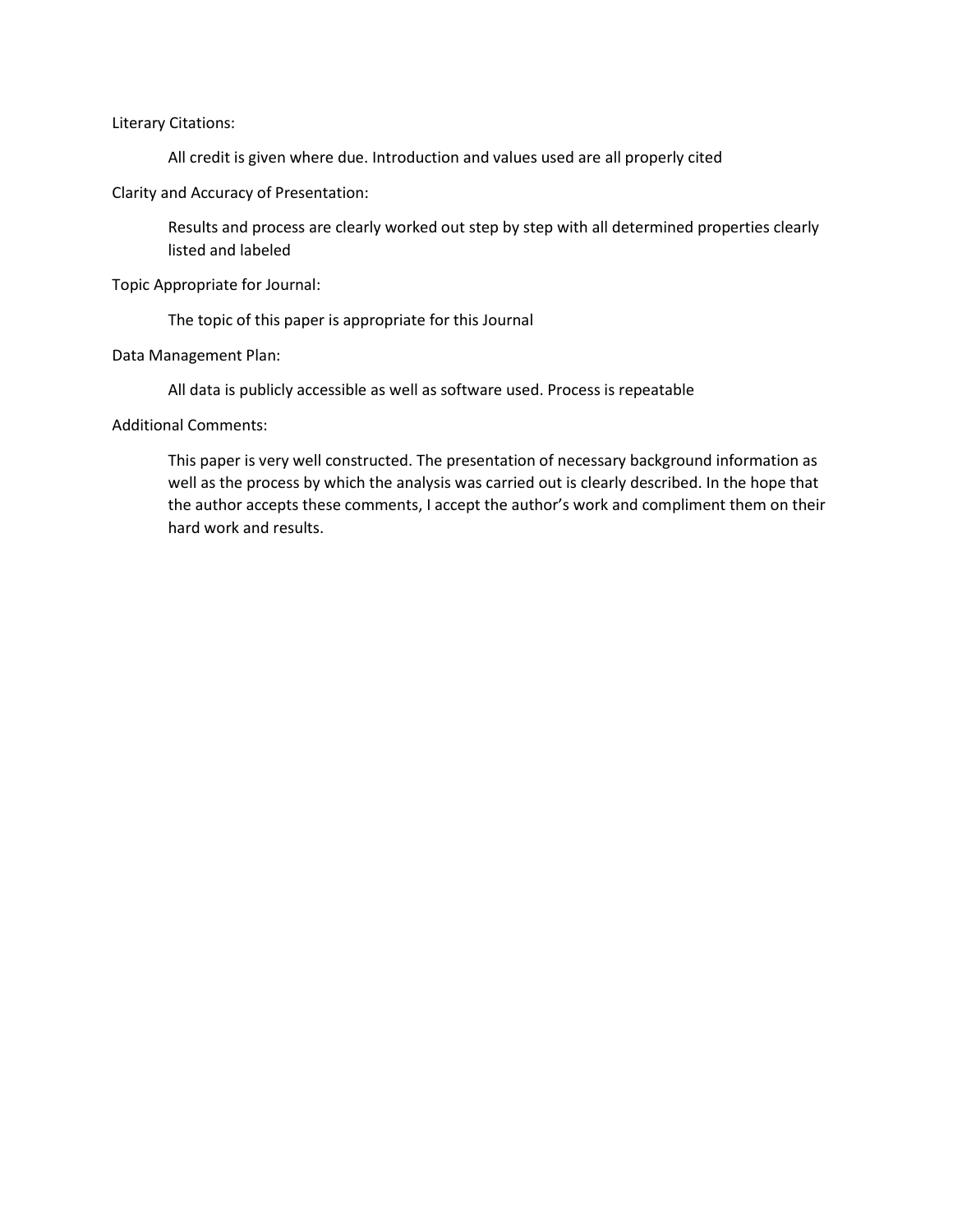Title: The Crab Nebula's Secret Past: Analysis of the Historical Light Curve of SN 1054 and Implications for the Progenitor Author: Catherine Petretti

Summary: The author first introduces the Crab Nebula by discussing its origin from the core collapse supernova SN 1054 and the remnant we see today. Although numerous observations of the Crab Nebula exist, astronomers remain unable to determine the core-collapse mechanism or the classification of SN 1054. She presents two models from literature explaining SN 1054: an Fecore process supernova and an electron capture supernova. The purpose of the author's study is to investigate this uncertainty regarding the classification of the supernova. She collects observations inferred from medieval records for SN 1054 and photometric data from the *Open Supernova Catalog* for various other CCSNe of different types. She compares the light curves to determine the light curve from the supernova catalog that best fits the one inferred for SN 1054. The SN 1054 light curve best matches the light curve for SN 2004dj. This allows the author to approximate the progenitor mass for SN 1054. She finds a much larger progenitor mass than accepted literature which suggests that SN 1054 has more irradiated energy than expected. An analysis of these results suggests that SN 1054 could be a type II-P supernova, but future data analysis would be needed to guarantee this result.

Recommendation: Accept after minor revisions.

#### Justification of Recommendation:

Major points:

- The data for SN 1054 from medieval records gets compared to data from the *Open Supernova Catalog.* The *Open Supernova Catalog* is, therefore, a major component of the study even though it does not provide the data for the target itself. The author does not explain where the data from this catalog originates or any overview of the catalog itself.
- SN 2008S represents a low-energy ECSN with a type IIn classification. In section 4, the author states that its "low brightness demonstrates why this might not be a suitable framework for SN 1054." It is unclear how the author jumps to this conclusion. An additional sentence or two would help with understanding this method.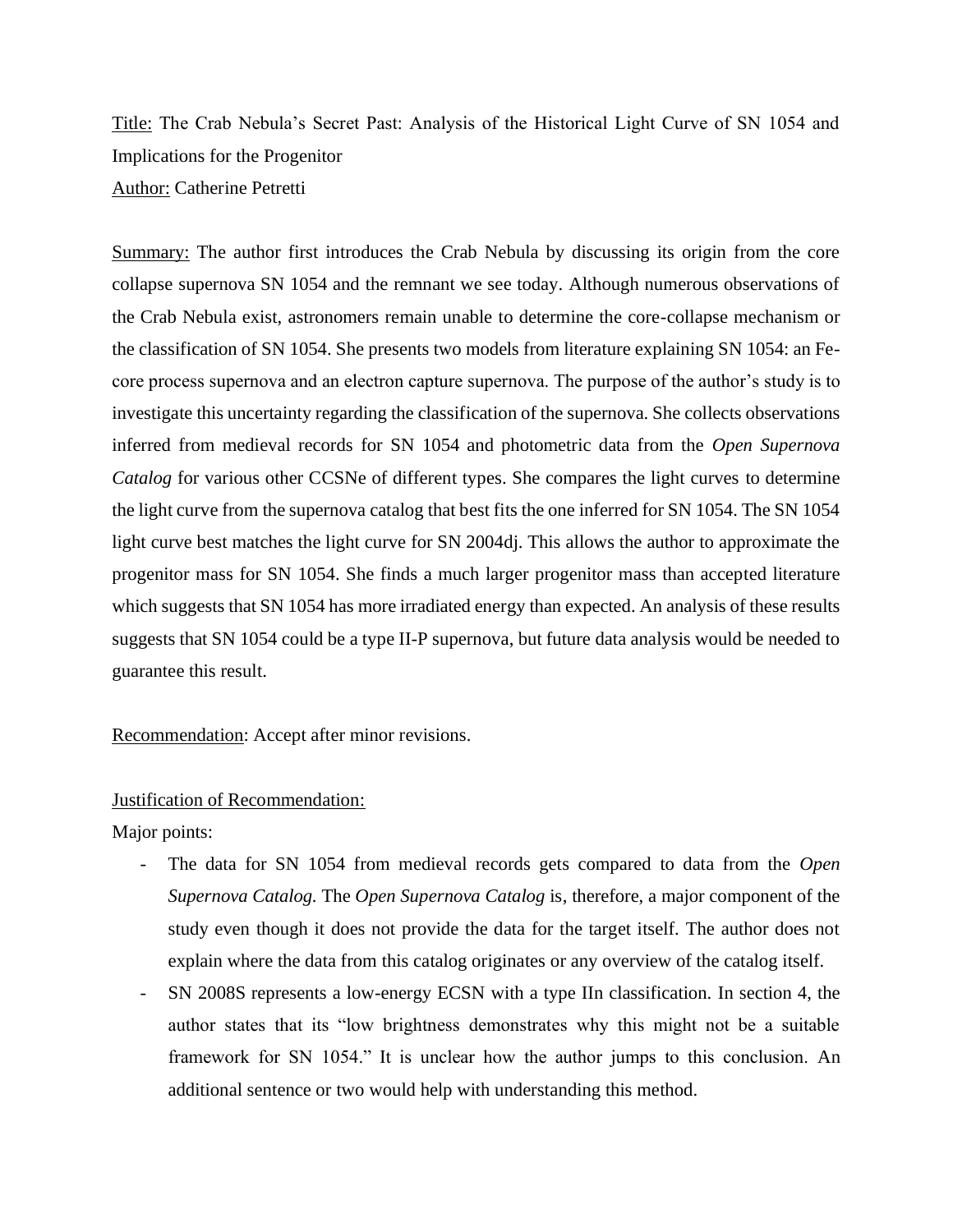Minor points:

- The author assumes error bars of 2 mag and 20 days for the observations from medieval records. She does not explain why she chose these values.
- The author does not specify where she obtained the distance of 2 kpc and the visual extinction of  $A_v = 1.6$  mag for SN 1054.
- A single sentence stands alone with tables and graphs on page four. This is a small formatting suggestion, but it would help the reader follow the text of the paper.
- In Section 4, the author does not provide a reference for where she found the velocity for the high neutron star kick of 160 m/s.

## Evaluation:

- 1. Is the length appropriate?
	- *a.* Yes the length is appropriate, but some parts could use a more in-depth explanation (see justifications above).
- 2. Are the title and abstract sufficiently informative?
	- *a.* Yes the title and abstract are both sufficiently informative.
- 3. Is the contribution to science significant?
	- *a.* Yes the project investigates uncertainty in the field related to a very famous object. Her results provide new science by fitting supernova light curves to the light curve inferred from historical records.
- 4. Is the level of English adequate?
	- *a.* Yes the level of English is adequate.
- 5. Is the literature properly cited?
	- *a.* Yes the author sufficiently cites necessary resources.
- 6. Are the results clearly and accurately presently?
	- *a.* Yes the results are presented clearly and accurately.
- 7. Is the topic appropriate for this journal?
	- *a.* Yes the topic is appropriate for this journal.
- 8. Data management plan?
	- *a.* The author clearly presents her results and the necessary next steps for confirming the results with results.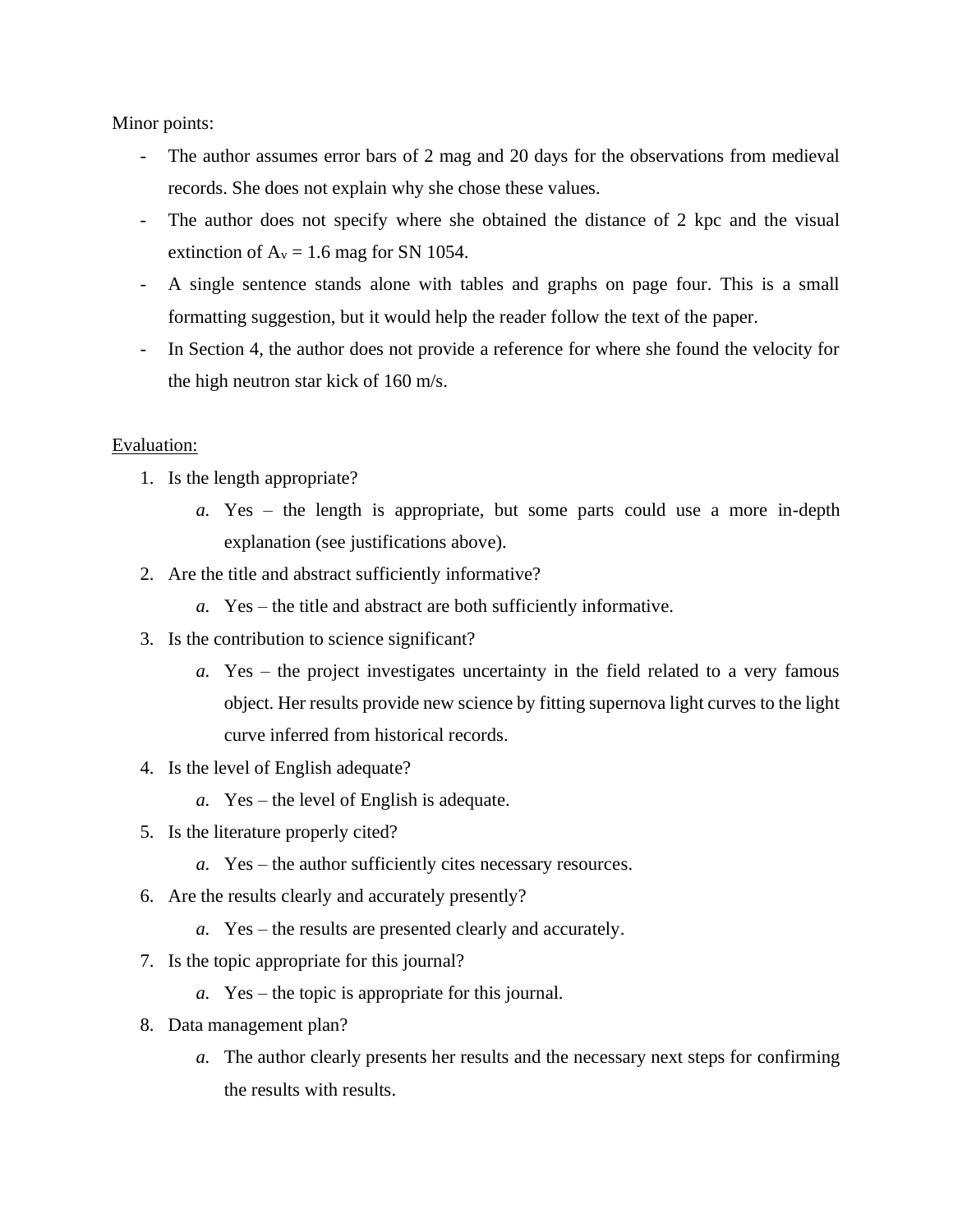Additional Comments: Kudos to the author for investigating such a large question in a short amount of time. She demonstrates a strong understanding of relevant literature and observations, and her results provide an exciting step in understanding SN 1054.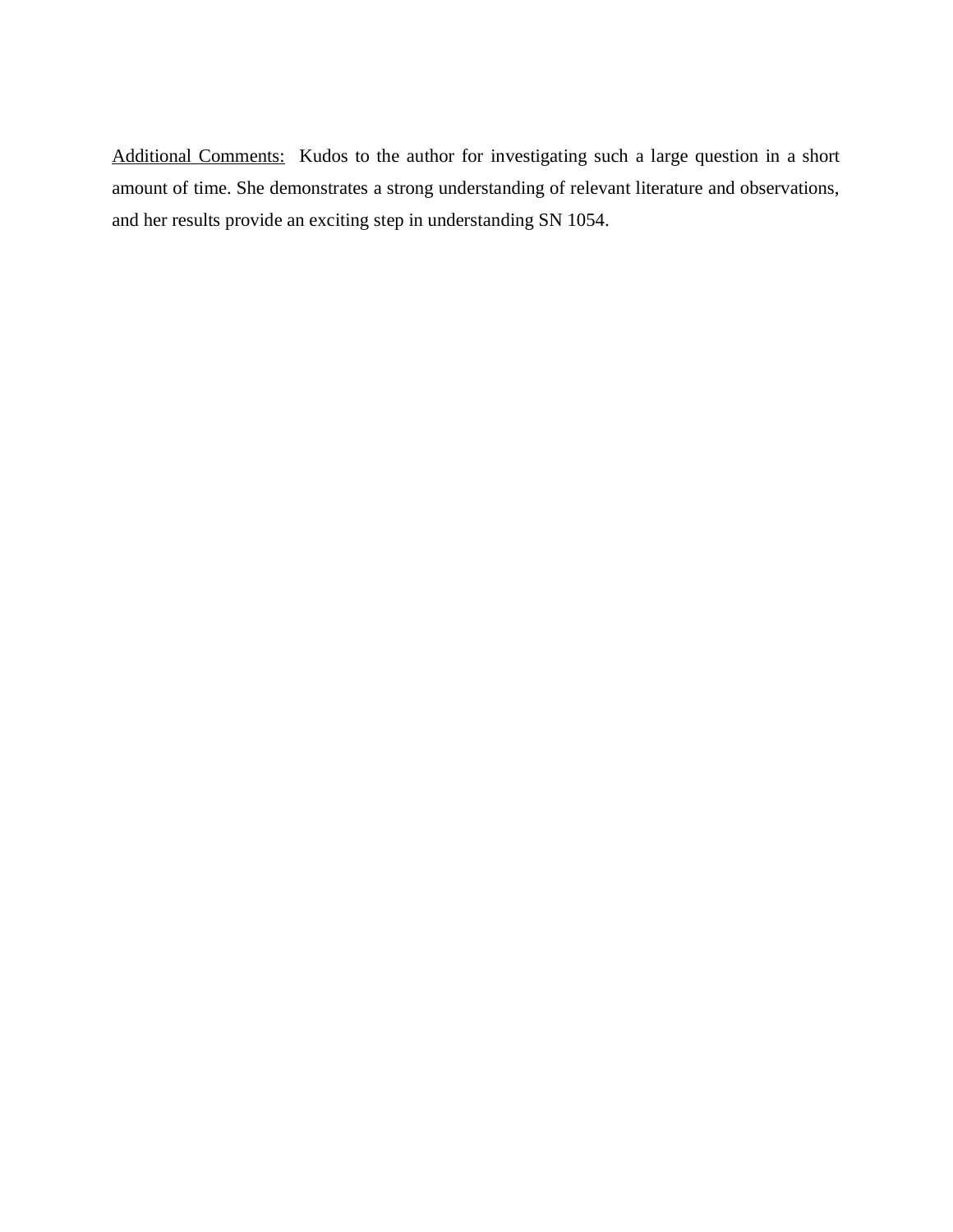#### **Author:** Catherine Petretti

**Title:** The Crab Nebula's Secret Past: Analysis of the Historical Light Curve of SN 1054 and Implications for the Progenitor

## **Summary:**

The author provides an overview of the Crab Nebula along with its partner, SN 1054 and how they came to be discovered. While providing some properties for SN 1054, the author brings up the issue of how the core-collapse mechanism and the classification of SN 1054 have not yet been determined. The author brings up the current disagreements with the properties of SN 1054 and the classification it would fall under. By constructing a historical light curve along with the light curves of other core collapse supernovae, the author hopes to be able to find the light curve that would best fit SN 1054's records. To do so,  $x_\nu^2$  was calculated for each light curve and the observations. With the  $x^2$  values at hand for each light curve along with the calculated progenitor mass of 20 solar masses, the author designates SN 2004dj as the one with the closest progenitor mass to SN 1054. As for the classification of SN 1054, the author admits despite the study, no conclusive classification can be given at the moment, but does offer speculation as to why a classification of a type II-P would not be surprising.

**Recommendation:** Accept with minor revisions.

## **Justification**

## **Major Points**

- **●** The acknowledgement section of the paper should be taken more seriously, assuming the author is thinking of submitting to a journal.
- The author should include a couple sentences of how this study could affect any other work done in astronomy. There seems to be a bubble on the impact this study could potentially have and should be expanded upon.

## **Minor Points**

• The author should provide a time stamp as to when the results from this study will be made public so that further analysis can be conducted.

## **Evaluation:**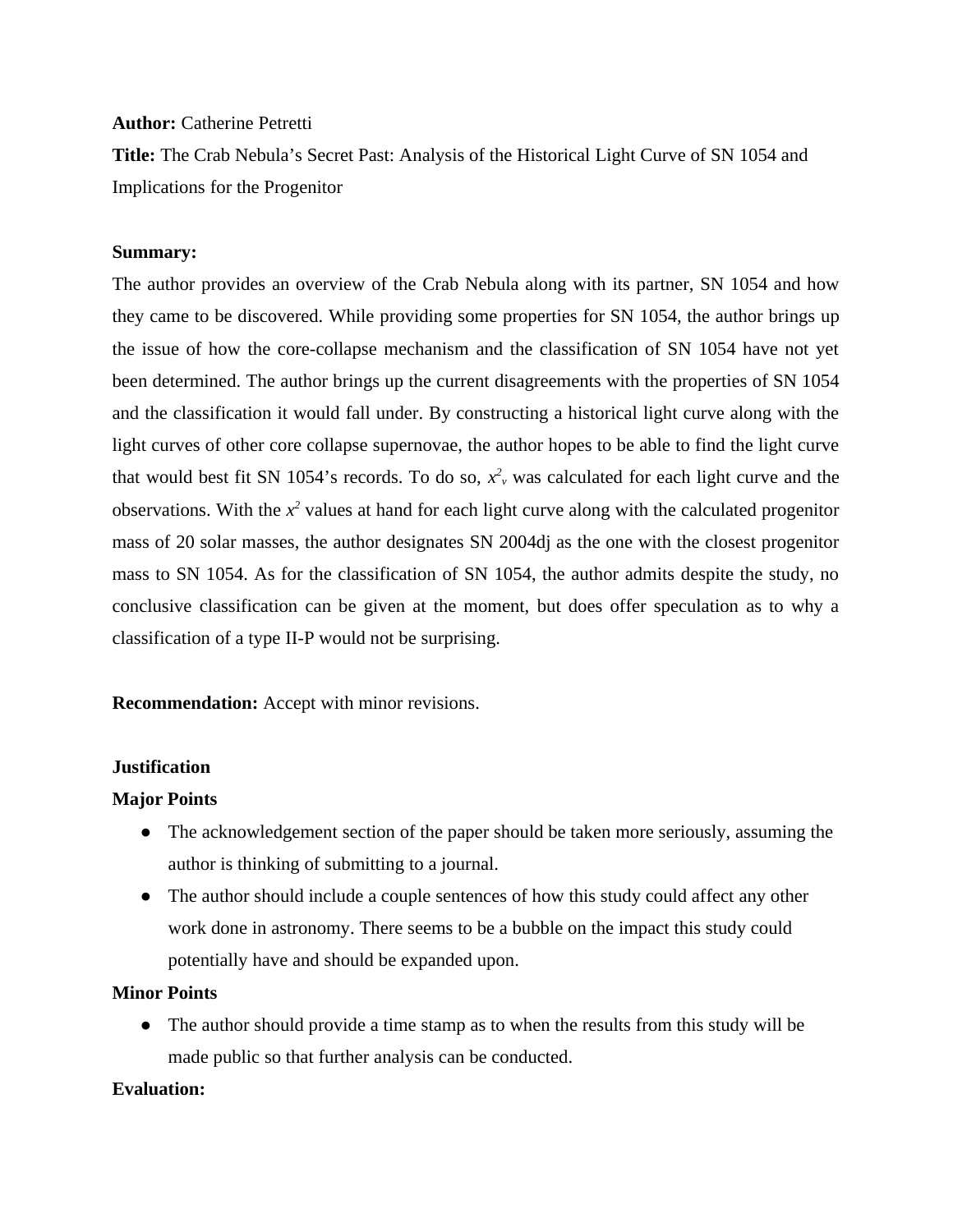- 1. Appropriate length
	- a. Yes, the paper is at the appropriate length.
- 2. Title and Abstract
	- a. While the title is informative, it seems to be a bit excessive. Perhaps the author could try to shorten it. The abstract is also sufficiently informative and explains the study well.
- 3. Science Contribution
	- a. Although the study does provide a contribution to science, there isn't a sense of a greater objective at hand. Outside of the SN from this study, the author should mention how this can impact the field in general.
- 4. Level of English
	- a. Yes, the English level is adequate.
- 5. Literature
	- a. Yes, the literature presented is cited properly.
- 6. Results
	- a. Dwd
- 7. Topic
	- a. Yes, the topic is appropriate for this journal.
- 8. Data Management Plan
	- a. Though the author encourages further analysis to confirm the results, it is not specifically mentioned when/how the data will become available.

**Additional Comments:** The paper reads well and tackles all of the objectives the author set forth. Well done.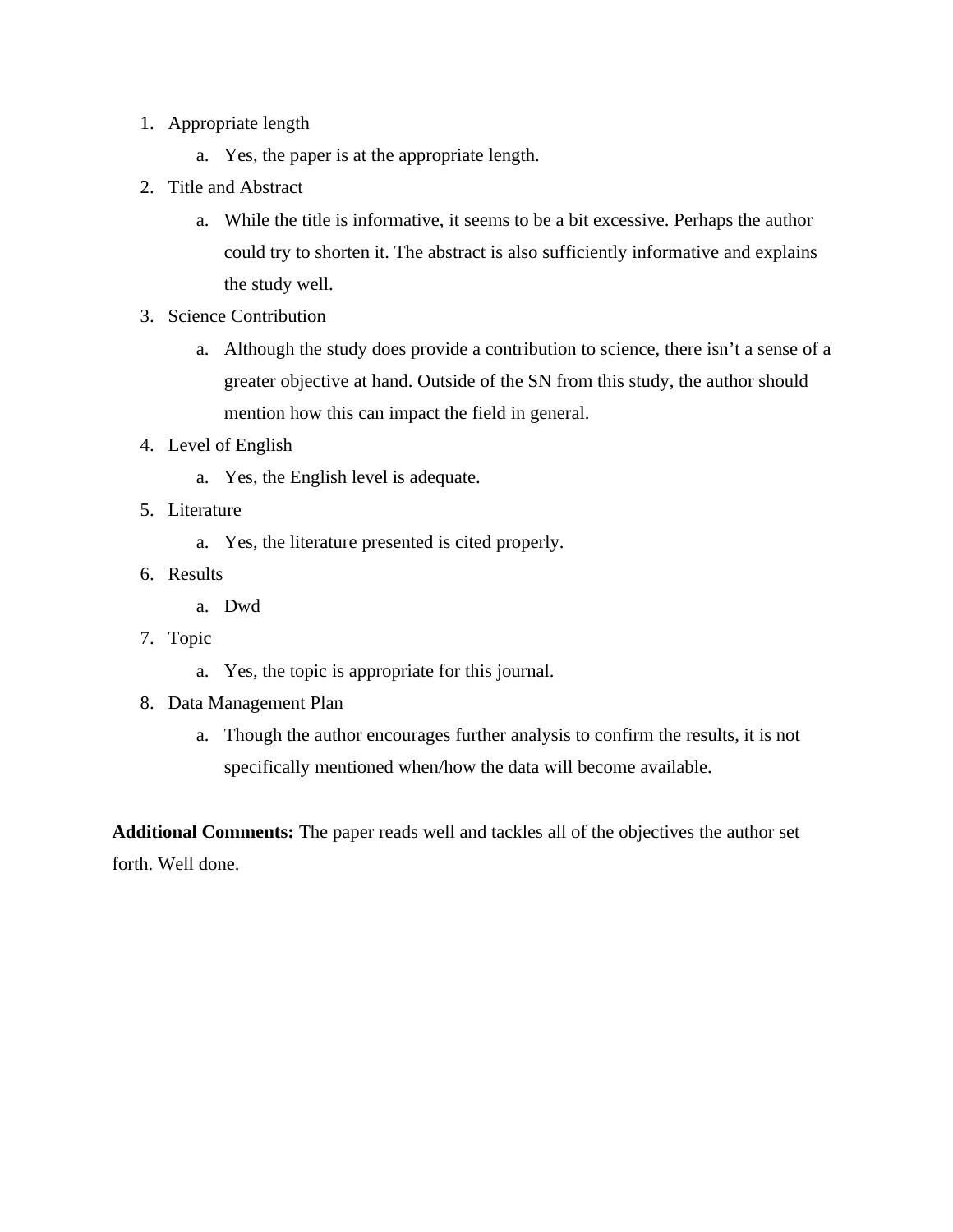## Summary

Even though the Crab Nebula is one of the most famous supernovae, scientists have had trouble classifying it up to date. There are two opposing models to try to classify it, an iron-core collapse and an electron capture supernova. However, this author believes that an electron capture supernova would not yield enough energy to explain the Crab Pulsar's speed. What this author aims to do is use the first ever observations of this supernova to make a light curve, calculate the mass of the progenitor, and to try and suggest that it is a core collapse supernova by comparing it with other light curves. The author used medieval records to infer and then plot the historical light curve. She used the Open Supernova Catalogue to obtain many other light curves based on certain criteria which she overlaid on the historical data. She then figured out which of the supernovae seemed to best fit the historical data points, and inferred the mass of the Crab progenitor. Because a certain light curve fits the historical points best, the masses may be similar. In the Discussion, the author compares the results to the literature and comes to the conclusion that SN1054 was likely an iron core collapse supernova. She suggests it could be a supernova Type II-P, but this classification is still quite uncertain and requires more analysis that can be done in the future.

## Recommendation

Accept with minor revision.

## Justification of Recommendation

Major points:

1. There were no issues that compromised the integrity of the paper.

Minor points:

- 1. There is one sentence in the abstract: "Using this trend, I estimate the progenitor mass of SN 1054 from the irradiated power of SN 2004dj to be 20 Msun while the progenitor mass is well established to be ∼ 8−10 Msun." I was initially confused by the wording and I think it could be rephrased so that the reader understands better.
- 2. There are a few grammatical errors which should be fixed with some more proofreading.
- 3. In the last sentence in the abstract, maybe it would be beneficial for the author to explain why the statement is the case. It is kind of just left wide open and as the reader I do wish there were a few more words of explanation.
- 4. The author refers to a neutron star kick twice in the paper. I know that this is meant for experts in the field, but I do not know what that means.
- 5. At the end of the introduction, I would have liked to see a brief outline of the paper describing what is to be talked about in each section.
- 6. In the beginning of Observations, the author states that "observations were inferred…." Who were they inferred by? The author of this paper or Nomoto et al 2014?
- 7. In the description for Equation 1, the author mentions a different equation with the variable *z*, but I am not sure what *z* means.
- 8. In the methodology, it would be good to state the chi squared equation used and what this value actually signifies.